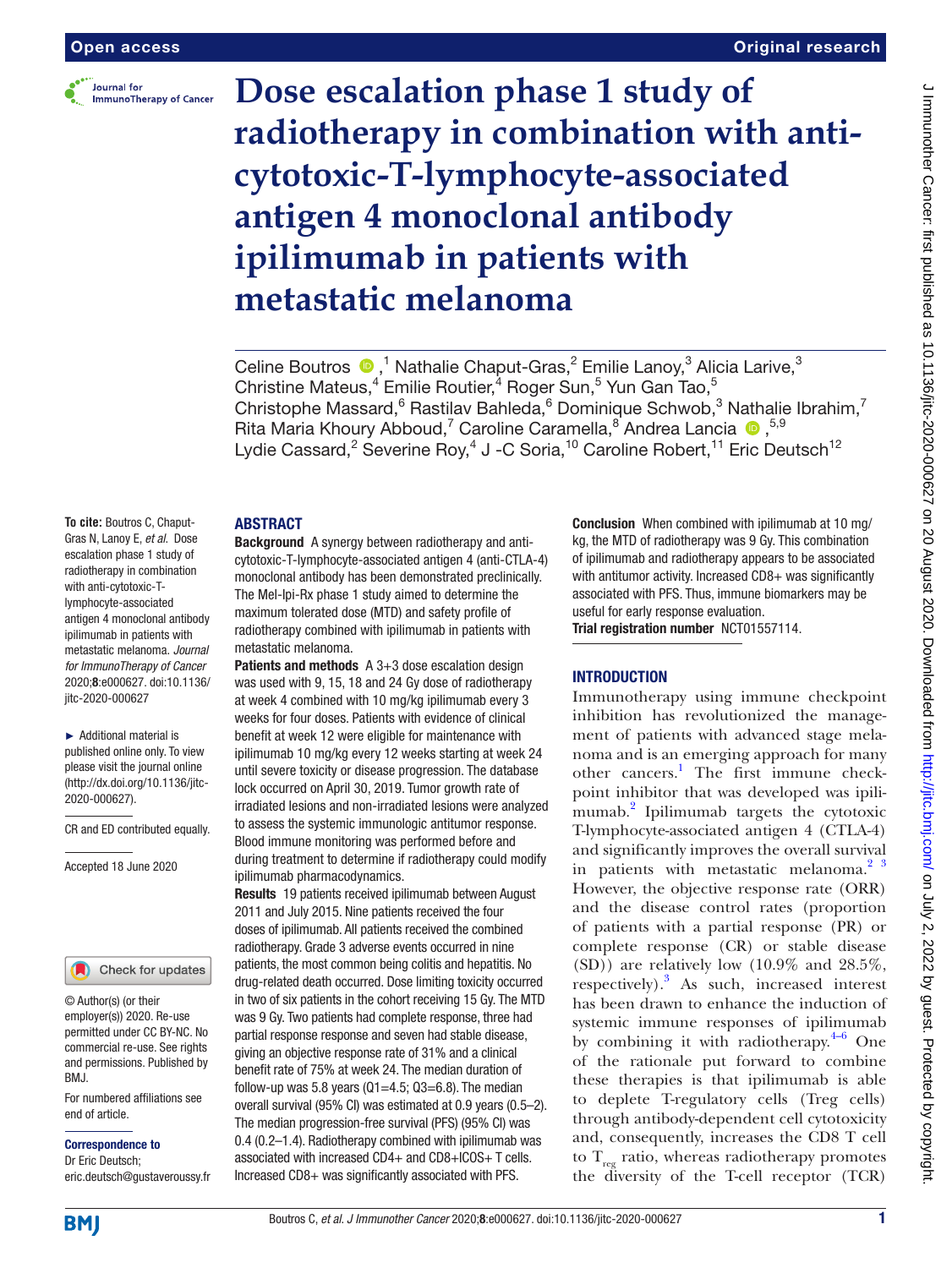repertoire of intratumoral T cells.<sup>7-10</sup> When combined, ipilimumab promotes the expansion of T cells, while radiation enhances the TCR repertoire of the expanded peripheral clones.<sup>4</sup> Ipilimumab at a dose of 3 mg/kg is approved in several countries for the treatment of unresectable or metastatic melanoma. In a recent prospective phase 1 study, 35 patients were treated with ipilimumab 3 mg/kg combined with concurrent or sequential stereotactic ablative radiotherapy.[11](#page-9-0) Dose limiting toxicities (DLTs) and grade 3 toxicities were reported in 6% and 34% of patients, respectively. PR and clinical benefit were reported in 10% and 23% of patients, respectively. However, few clinical studies were conducted to assess the efficacy of ipilimumab 10 mg/kg combined with radiotherapy, $11-15$  although overall survival was significantly improved with the ipilimumab 10 mg/kg monotherapy compared with the  $3 \text{ mg/kg}$  dose.<sup>[2](#page-8-1)</sup> Here, we present the phase 1 'Mel Ipi Rx' study investigating the safety and efficacy of ipilimumab 10 mg/kg combined with radiotherapy in patients with metastatic melanoma. Although the treatment landscape of patients with advanced melanoma has changed since this study was initiated, the increased survival benefit of ipilimumab 10 mg/kg compared with 3 mg/kg suggests that the clinical utility of ipilimumab in refractory patients with high unmet medical need could warrant further assessment. The primary objective of this study was to determine the maximum tolerated dose (MTD), DLT and the recommended phase 2 dose (RPTD) of radiotherapy administered in combination with ipilimumab at a dose of 10 mg/kg in patients with metastatic melanoma. The secondary objectives were to determine the adverse event (AE) profiles, to describe the preliminary antitumor activity following escalating doses of radiation combined to ipilimumab using the immune-related response criteria (irRC) and to evaluate the overall survival in patients treated with this combination. The exploratory objectives were to evaluate the systemic immunologic antitumor response and factors influencing this response.

## **METHODS Patients**

Eligible patients had unresectable locally advanced or metastatic melanoma with at least one measurable metastasis accessible to radiotherapy. Subcutaneous nodules and lymph nodes were considered as targets for irradiation. Tumor lesions located within vital organs or gastrointestinal tract were not considered as target for radiotherapy. All patients had measurable and non-measurable disease evaluable according to irRC. Patients were ≥18 years of age, were able to give written informed consent, had Eastern Cooperative Oncology Group (ECOG) performance status of 0 to 1 and had normal renal and liver functions on blood tests. Patients were excluded if they had one of the following criteria: (1) suspected or known central nervous system tumors including brain metastasis, (2) any other malignancy with a disease-free for less

than 5 years, (3) an autoimmune disease, (4) a history of prior treatment with ipilimumab, (5) prior radiotherapy within the same body area or (6) radiotherapy in fields containing flat bones (volume >35%). If chemotherapy or immunotherapy were previously used, a wash-out period of 2 weeks at least was required before the first administration of ipilimumab.

# **Study design**

This phase I, 3+3 dose escalation study evaluated the MTD of radiotherapy in combination with ipilimumab in patients with unresectable locally advanced or metastatic malignant melanoma. Eligible patients received ipilimumab at 10 mg/kg at weeks 1, 4, 7 and 10 for a total of four doses, at 3-week intervals ([online supple](https://dx.doi.org/10.1136/jitc-2020-000627)[mentary figure S1\)](https://dx.doi.org/10.1136/jitc-2020-000627). Patients without progressive disease (PD) who tolerated the treatment continued ipilimumab dosing in 12-week intervals until progression or withdrawal of consent. Radiotherapy was delivered on week 4 (on Monday, Tuesday and Friday), at the time of the second cycle of ipilimumab, on measurable, superficial lesions including subcutaneous nodules and lymph nodes. Radiotherapy was delivered using >4 MV photons or electrons with standard field encompassing. Maximal field had to be at least 5×5 cm but not be more than 10×10 cm maximal dimensions on a lesion. Millimetric margins were used to take into account microscopic spreading and patient movements (clinical and planning target volumes of 5 mm). Dose escalation of ionizing radiation was planned in cohorts of three to six patients depending on the occurrence of DLTs during the first combination treatment cycle. A hypofractionated radiation regimen (higher doses per fraction) was used. Dose escalation was used with total doses of 9, 15, 18 and 24 Grays (Gy) administered in three fractions every Monday, Wednesday and Friday and planned in cohorts of three to six patients depending on the occurrence of DLTs from week 4 to week 10. A minimum deadline of 48 hours between two radiotherapy sessions had to be respected. If necessary, the radiotherapy could be put back to Tuesday-Thursday-Saturday. Given the small size of the radiation field, and the fact that irradiated lesions were superficial, vital organs and gastrointestinal tract were not involved in the irradiated field.

Toxicities were evaluated according to the Common Terminology Criteria for Adverse Events (CTCAE) version 4.0. DLT observation period ranged from week 4 to 10. Any toxicity before the start of radiotherapy was not considered as a DLT but as a toxicity from ipilimumab alone. The DLT was defined by the appearance of at least one of the following study combination-related event within 6 weeks: (1) grade 4 vomiting, diarrhea or gastrointestinal bleeding; (2) grade 3 or 4 non-hematologic toxicity (excluding grade 3 nausea, vomiting, diarrhea and transient fever); or (3) grade 3 or 4 radiation dermatitis (except if return to grade  $\leq 2$  within 2 weeks). If none of the first three subjects in a given dosing cohort had experienced DLT, dose escalation was realized. If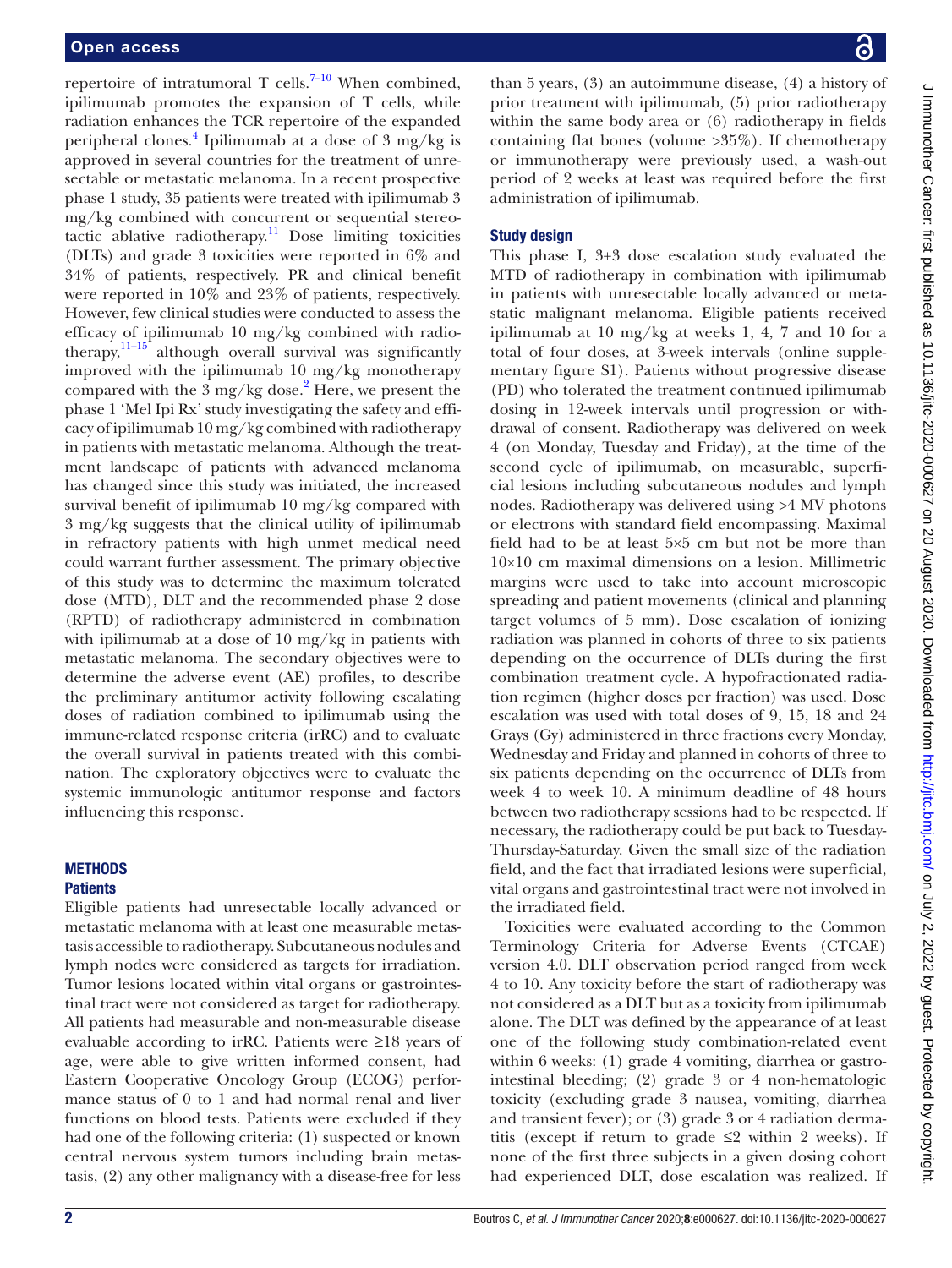one of the first three subjects in a given dosing cohort had experienced DLT, an additional three subjects were enrolled to that dose level before further escalation was considered. A dose escalation was realized if none of these additional three subjects had experienced DLT. If two of the first three subjects in a given dosing cohort had experienced DLT, dose escalation was stopped. Dose escalation was continued until one-third or more of the subjects at a particular dose level experienced DLT or up to the fourth cohort. This was considered the maximum administered dose (MAD). The MTD was defined as the highest dose at which less than one-third of the subjects experienced DLT. The RPTD was defined as the MTD or the dose that was considered to give the optimal clinical and/or immunological results. Tumor assessments consisting of CT scans and assessment of skin lesions were performed at weeks 12, 24 and every 12 weeks thereafter until the patient withdrew from the study or entered the follow-up phase. MRI or CT scan of the brain had to be realized when clinically indicated. Evidence of PD was confirmed by a second assessment performed 4–6 weeks later. Definitions of lesions were based on irRC. Measurable lesions were defined as lesions that could be accurately measured in two perpendicular diameters, with at least one diameter ≥20 mm and the other dimension ≥10 mm. It was possible to consider skin lesions if they were measurable. All measurable lesions, up to a maximum of 5 lesions per organ and 10 lesions in total were identified as index lesions, measured and recorded at screening and follow-up. The index lesions were representative of all involved organs. Non-index lesions corresponded to measurable lesions that were recorded and evaluated at the same assessment time points as the index lesions and that were irradiated according to the trial irradiation design.

## Blood immune monitoring

Blood samples were collected at baseline (T0), at week 4 (W4) (before second injection of ipilimumab) and at week 6 (W6) (after radiotherapy and before third injection of ipilimumab) [\(online supplementary figure S2](https://dx.doi.org/10.1136/jitc-2020-000627)). Phenotyping was performed on fresh whole blood, and peripheral blood mononuclear cells (PBMCs) isolated by Ficoll density gradient were frozen for later analyses. Data analysis from standard blood tests was realized to estimate the derived neutrophil to lymphocyte ratio (dNLR) at baseline, W4 and W6 to see whether or not granulocytes could impact the prognosis of patients. Whole blood or PBMCs were incubated with fluorochromeconjugated antibodies for 15 min at room temperature or at 4°C, respectively, followed by 20 min of lysis (Versalyse, Beckman Coulter, Mervue, Galway, Ireland). The following fluorochrome-conjugated antibodies were used: fluorescein isothiocyanate anti-ICOS (CD278, clone: DX29), phycoerythrin (PE)-conjugated anti-CD25 (clone: B1.49.9), allophycocyanin-cyanine 7 (APC-Cy7) conjugated CD45RA (clone: HI100), phycoerythrincyanine 7 (PE-Cy7)-conjugated anti-CD45RA (clone:

2H4), allophycocyanin Alexa Fluor 700 (AA700) conjugated anti-CD3 (clone: UCHT1), Pacific Blue (PB)-conjugated anti-CD4 (clone: 13B8.2) and Krome orange-conjugated anti-CD8 (clone: B9.11) were obtained from Beckman Coulter. Stained cells were acquired using a FACS Canto II cytometer (BD Bioscience) or a Gallios Cytometer (Beckman Coulter) and analyzed using Kaluza software (Beckman Coulter). Conventional T cells (CD3<sup>+</sup> CD4+ and CD3+ CD8+ ) were, respectively, defined by CCR7<sup>+</sup>CD45RA<sup>+</sup> for naïve T cells, CCR7<sup>+</sup>CD45RA for central memory T cells (TCM), CCR7CD45RA for effector T cells (TEM) and CCR7CD45RA<sup>+</sup> for terminally differentiated T cells (TEMRA). Treg cells were defined as CD3<sup>+</sup> CD127lowCD25+ .

# Tumor growth rate analysis

To assess the systemic immunologic antitumor response, tumor growth rate (TGR) of irradiated lesions and nonirradiated lesions were analyzed. Briefly, TGR estimates the variation in tumor volume over time using each patient as his own control and has shown to be interesting to identify the specific therapeutic effect of a treat-ment regardless of the disease course of each patient.<sup>[16 17](#page-9-1)</sup> TGR was expressed as a percentage increase in tumor volume during 1 month, in accordance with Hiniker *et*   $al$ <sup>11</sup> using the following formula: TGR=100 [ $\exp^{[(3.\text{Log}(Dt/\delta)]})$  $D^{(0)}$ <sub> $(1)$ </sub> $-1$ ], with D0=tumor size defined as the sum of the longest diameters of the lesions at baseline; Dt=tumor size defined as the sum of the longest diameters of the lesions at the time (t) of evolution evaluation (in months).

TGR=100 [ $\exp(3.\text{Log}(D_t/D_{t0})/t)-1$ ].

The TGR was computed for irradiated lesions  $(TGR_{n})$ , and non-irradiated target lesions defined by the radiologist for the irRC evaluation  $(TGR_{\text{non-irr}})$  for two treatment periods when data were available: (1) the Reference-TGR (REF-TGR), assessed before the onset of the treatment using the baseline CT and a CT realized before the baseline (prebaseline CT), (2) the Experimental-TGR (EXP-TGR), assessed between the onset of the treatment and the first evaluation. The TGR was computed using the same target lesions at each evaluation time. A positive value of the EXP-TGR reflected a bigger lesion at the first evaluation than at baseline. Therefore, new lesions related to PD were not included in the TGR computation. Difference between EXP-TGR and REF-TGR was used to assess the effect of the treatment (ΔTGR=EXP TGR− REF-TGR), a negative value reflecting a slowdown of the natural course of the disease (ie, a slower tumor growth or a tumor response) between the two periods.

# Statistical analysis

Demographic and baseline characteristics were summarized for all registered subjects using descriptive statistics. Toxicity grades per subject were tabulated for AEs and on-study laboratory measurements by using the NCI CTCAE version 4.0. Analyses of efficacy endpoints were based on all subjects evaluable for efficacy.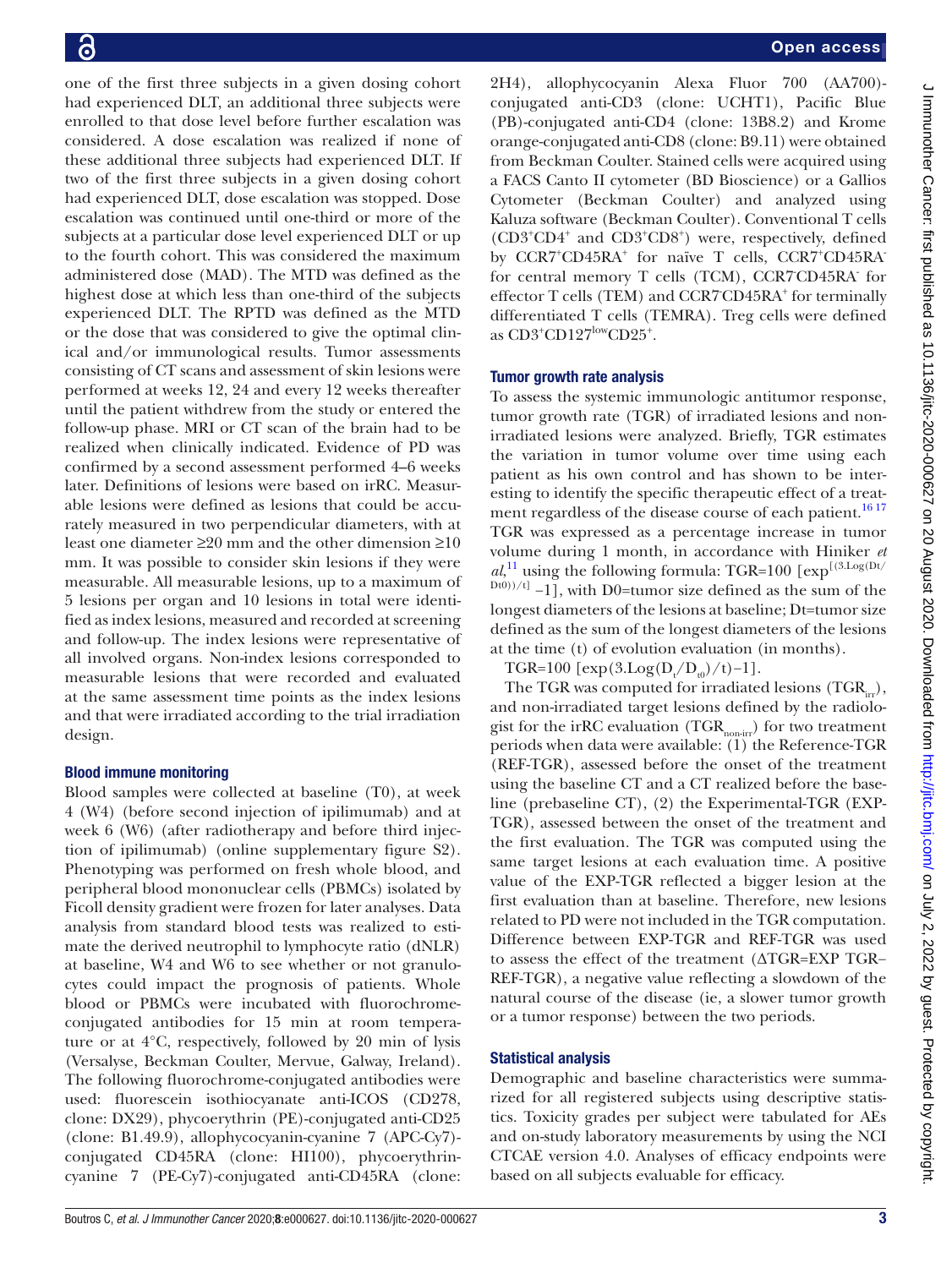The Kaplan-Meier method was used to estimate overall survival and immune-related progression-free survival (PFS). Overall survival was defined as the time from treatment initiation to the date of death or date of last follow-up in persons alive at last follow-up. Immune-related progression was defined according to irRC. An event was defined as progression or death whichever comes first. PFS was defined as the time from treatment initiation to the date of occurrence of the event. Follow-up of patients who did not experience was censored at the date of last evaluation. Duration of follow-up was estimated using the Schemper and Smith method.<sup>18</sup> All statistical analyses were done using SAS software V.9.4.

Evolution of innate immune cells was analyzed using GraphPAD PRISM software: values at W4 and at W6 were described and compared with baseline by using Friedman test followed by Dunn's multiple comparisons test.

#### Study oversight

The study was conducted in accordance with the protocol, Good Clinical Practice guidelines and the provisions of the Declaration of Helsinki. All patients provided written informed consent.

#### **RESULTS**

#### Patient population

Nineteen patients with advanced melanoma were treated at Gustave Roussy in the Mel-Ipi-Rx phase 1 trial between August 2011 and July 2015 ([online supplementary table](https://dx.doi.org/10.1136/jitc-2020-000627) [S1\)](https://dx.doi.org/10.1136/jitc-2020-000627). The database lock occurred on April 30, 2019. Nine patients received the four doses of ipilimumab and two patients received maintenance ipilimumab (one and two cycles, respectively). All patients received the combined radiotherapy at week 4 in three fractions. Thirteen patients were enrolled at dose level 1 (9 Gy) and six patients at dose level 2 (15 Gy). Demographic data of patients are summarized in [table](#page-3-0) 1. Overall, 8 patients presented visceral metastases (M1c), 10 had elevated level of lactate dehydrogenase (LDH), 10 tumors were BRAF mutated and none had a history of brain metastases. All patients had received systemic therapy previously. Prior therapy included chemotherapy in 7 patients, BRAF inhibitors in 8 patients, radiotherapy in 1 patient and surgery in 16 patients, respectively, and all of them were immune checkpoint inhibitor naïve. Irradiation was delivered on subcutaneous lesions in 10 patients (8 and 2 patients in the cohorts treated with 9 and 15 Gy, respectively) and on lymph nodes in 9 patients (5 and 4 patients in the cohorts treated with 9 and 15 Gy, respectively) [\(online](https://dx.doi.org/10.1136/jitc-2020-000627) [supplementary table S2\)](https://dx.doi.org/10.1136/jitc-2020-000627). The average irradiated tumor volumes were relatively homogeneous with a median of 34 mm (IQR 34–46.5).

#### **Safety**

All patients presented at least one AE of any grade. These AEs were felt to be probably related to ipilimumab. The role of concurrent radiotherapy on these AEs was difficult

| $i$ anic $i$<br><b>Example to the conduction of the conduct of the conduct of the conduct of the conduct of the conduct of the conduct of the conduct of the conduct of the conduct of the conduct of the conduct of the conduct of the conduct </b> |                           |  |  |  |  |
|------------------------------------------------------------------------------------------------------------------------------------------------------------------------------------------------------------------------------------------------------|---------------------------|--|--|--|--|
|                                                                                                                                                                                                                                                      | <b>Overall population</b> |  |  |  |  |
| <b>Characteristics</b>                                                                                                                                                                                                                               | $N=19$                    |  |  |  |  |
|                                                                                                                                                                                                                                                      | No. (%)                   |  |  |  |  |
| Sex                                                                                                                                                                                                                                                  |                           |  |  |  |  |
| Male                                                                                                                                                                                                                                                 | 10 (53)                   |  |  |  |  |
| Female                                                                                                                                                                                                                                               | 9(47)                     |  |  |  |  |
| Age (years)                                                                                                                                                                                                                                          |                           |  |  |  |  |
| Median                                                                                                                                                                                                                                               | 58                        |  |  |  |  |
| Range                                                                                                                                                                                                                                                | $(35 - 85)$               |  |  |  |  |
| <b>Mutation BRAF status</b>                                                                                                                                                                                                                          |                           |  |  |  |  |
| Non-mutant                                                                                                                                                                                                                                           | 8(42)                     |  |  |  |  |
| Mutant                                                                                                                                                                                                                                               | 10 (53)                   |  |  |  |  |
| Unknown                                                                                                                                                                                                                                              | 1(5)                      |  |  |  |  |
| Lactate dehydrogenase                                                                                                                                                                                                                                |                           |  |  |  |  |
| Normal*                                                                                                                                                                                                                                              | 10 (53)                   |  |  |  |  |
| Elevated                                                                                                                                                                                                                                             | 9 (47)                    |  |  |  |  |
| M staging: extent of metastases                                                                                                                                                                                                                      |                           |  |  |  |  |
| M <sub>0</sub>                                                                                                                                                                                                                                       | 3(16)                     |  |  |  |  |
| M <sub>1</sub> a                                                                                                                                                                                                                                     | 2(11)                     |  |  |  |  |
| M1b                                                                                                                                                                                                                                                  | 6(32)                     |  |  |  |  |
| M <sub>1</sub> c                                                                                                                                                                                                                                     | 8(42)                     |  |  |  |  |
| <b>Brain metastases</b>                                                                                                                                                                                                                              |                           |  |  |  |  |
| No                                                                                                                                                                                                                                                   | 19 (100)                  |  |  |  |  |
| Yes                                                                                                                                                                                                                                                  | 0(0)                      |  |  |  |  |
| <b>Site of irradiated lesions</b>                                                                                                                                                                                                                    |                           |  |  |  |  |
| Lymph nodes                                                                                                                                                                                                                                          | 9(47)                     |  |  |  |  |
| Subcutaneous nodules                                                                                                                                                                                                                                 | 10 (53)                   |  |  |  |  |
| Visceral organs                                                                                                                                                                                                                                      | 0(0)                      |  |  |  |  |
| Previous treatments†                                                                                                                                                                                                                                 |                           |  |  |  |  |
| No prior systemic treatment                                                                                                                                                                                                                          | 0(0)                      |  |  |  |  |
| Ipilimumab                                                                                                                                                                                                                                           | 0(0)                      |  |  |  |  |
| Chemotherapy                                                                                                                                                                                                                                         | 7(37)                     |  |  |  |  |
| Anti-BRAF                                                                                                                                                                                                                                            | 8(24)                     |  |  |  |  |
| Radiotherapy                                                                                                                                                                                                                                         | 1(5)                      |  |  |  |  |
| Surgery                                                                                                                                                                                                                                              | 16 (84)                   |  |  |  |  |
|                                                                                                                                                                                                                                                      |                           |  |  |  |  |

<span id="page-3-0"></span>Table 1 Patient baseline characteristic

\*The normal range for lactate dehydrogenase is <247 UI/L. †All patients were naïve to immune checkpoint inhibitors.

to assess. However, no radiation-induced necrosis or local symptoms were observed inside the radiation field. AEs of all grades are summarized in [table](#page-4-0) 2, regardless of their attribution.

Asthenia was the most commonly reported AE of any grade. It occurred in 14 patients. Among them, nine patients were treated in the 9 Gy cohort and five patients in the 15 Gy cohort. The median time to onset of asthenia was 4 (Q1-Q3=4–10) weeks, and the median duration was 10 (Q1-Q3=4–19) weeks. The other most common AEs of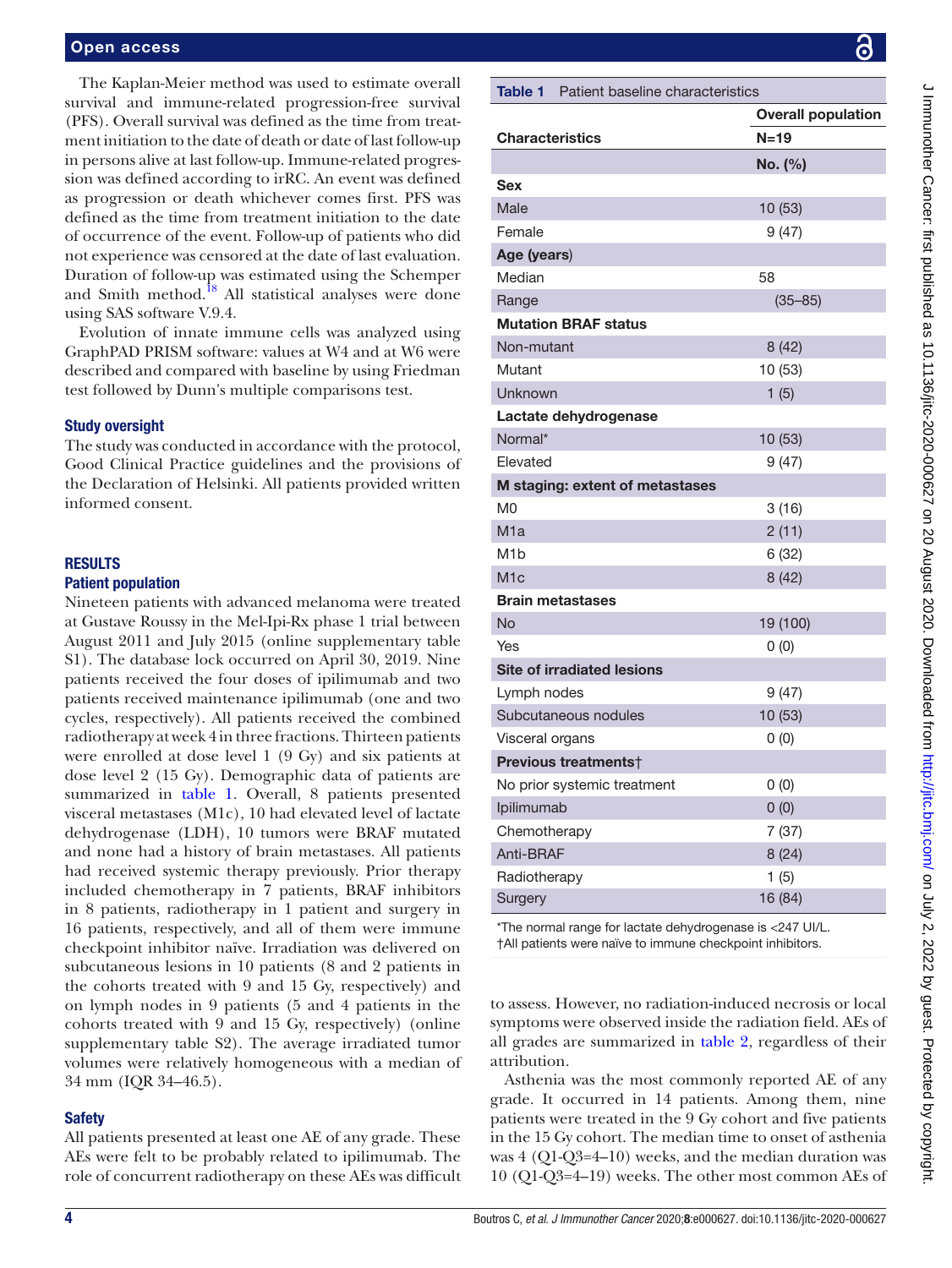<span id="page-4-0"></span>

| Adverse events of all grade (safety population)<br><b>Table 2</b> |                    |                 |              |  |  |  |
|-------------------------------------------------------------------|--------------------|-----------------|--------------|--|--|--|
|                                                                   | Level dose<br>1    | Level<br>dose 2 | <b>Total</b> |  |  |  |
| No. of patients<br>with at least one                              | $N=13$             | $N = 6$         | $N=19$       |  |  |  |
| adverse events                                                    | 13 (100%)          | 6 (100%)        | 19 (100%)    |  |  |  |
| Fatigue                                                           | 9(69%)             | 5 (83%)         | 14 (74%)     |  |  |  |
| Diarrhea                                                          | 10 (77%)           | 3(50%)          | 13 (68%)     |  |  |  |
| Disease-related pain                                              | 9(69%)             | 3(50%)          | 12 (63%)     |  |  |  |
| Fever                                                             | 4 (67%)<br>7 (54%) |                 | 11 (58%)     |  |  |  |
| Pain                                                              | 8 (62%)            | 2(33%)          | 10 (53%)     |  |  |  |
| Nausea/vomiting                                                   | 7 (54%)            | 3(50%)          | 10 (53%)     |  |  |  |
| Anorexia                                                          | 6 (46%)            | 2(33%)          | 8 (42%)      |  |  |  |
| Constipation                                                      | 4 (31%)            | 3(50%)          | 7 (37%)      |  |  |  |
| Colitis                                                           | 4 (31%)            | 2(33%)          | 6 (32%)      |  |  |  |
| Pruritus                                                          | 4 (31%)            | 2(33%)          | 6 (32%)      |  |  |  |
| Weight loss                                                       | 6(46%)             | $0(0\%)$        | 6(32%)       |  |  |  |
| Anemia                                                            | 2(15%)             | 4 (67%)         | 6 (32%)      |  |  |  |
| Edema of limbs                                                    | 4 (31%)            | 1(17%)          | 5 (26%)      |  |  |  |
| Dyspnea                                                           | 3 (23%)            | 2 (33%)         | 5 (26%)      |  |  |  |
| Skin eruption                                                     | 3(23%)             | 1(17%)          | 4 (21%)      |  |  |  |
| Vitiligo                                                          | 4 (31%)            | $0(0\%)$        | 4 (21%)      |  |  |  |
| Hypereosinophilia                                                 | 3(23%)             | 1(17%)          | 4 (21%)      |  |  |  |
| Alanine/aspartate<br>aminotransferase<br>increased                | 2(15%)             | 2 (33%)         | 4 (21%)      |  |  |  |
| Cough                                                             | 3(23%)             | 1(17%)          | 4 (21%)      |  |  |  |
| Lymphedema                                                        | 3(23%)             | 1 (17%)         | 4 (21%)      |  |  |  |

any grade included diarrhea, disease-related pain, fever, nausea and vomiting.

Thirteen patients discontinued the study owing to treatment-related AEs (nine patients in the cohort receiving 9 Gy and four patients in the cohort receiving 15 Gy). Nine of these 13 patients had AEs of grade 3. Multiple AEs of grade 3 occurred in some patients. AEs of grade 3 included colitis (n=2), hepatitis (n=2), asthenia (n=2), thyroid disorders (n=1), DRESS (drug rash with eosinophilia and systemic symptoms) syndrome (n=1) and nausea/vomiting (n=1). [Online supplementary table](https://dx.doi.org/10.1136/jitc-2020-000627) [S3](https://dx.doi.org/10.1136/jitc-2020-000627) presents the grade 3 and grade 4 events for each dose level for all events. There were no treatment-related deaths.

Four of the 13 patients who discontinued the study did not have grade 3 or 4 AEs. Indeed, three patients had grade 2 colitis associated with (1) either contraindication to corticosteroids because of uncontrolled diabetes mellitus, or (2) complete remission after four cycles of ipilimumab leading to regular follow-up without maintenance ipilimumab. One patient had a grade 2 asthenia after four cycles of ipilimumab, leading to regular follow-up without maintenance ipilimumab.

# Dose escalation and DLTs

Eighteen patients were evaluable for DLTs in this study (12 patients in the cohort treated with 9 Gy and 6 patients in the cohort treated with 15 Gy). Among them, four patients experienced DLTs. All the DLTs occurred outside the radiation field.

In the cohort treated with 9 Gy, 2 of 12 evaluable patients experienced DLTs after two cycles of ipilimumab combined with radiotherapy. Indeed, one of these patients presented grade 3 hepatitis, and the other one presented grade 3 colitis with grade 3 hypokalemia, grade 3 anorexia and grade 3 thyroid disorders. In both patients, the three fractions of radiotherapy (on Monday, Wednesday and Friday) were delivered on week 4. DLTs led to permanent ipilimumab discontinuation in both patients.

In the cohort treated with 15 Gy, two of the six evaluable patients experienced a DLT after two and three cycles of ipilimumab, respectively, combined with radiotherapy. One of these patients presented grade 3 hepatitis, and the other one presented grade 3 colitis with unusually normal macroscopic colonoscopy but a total villous atrophy mimicking celiac disease on biopsies. In both patients, the 3 radiotherapy fractions (on Monday, Wednesday and Friday) were delivered on week 4. DLTs led to permanent ipilimumab discontinuation in both patients.

The MTD of radiotherapy was thus 9 Gy when combined with ipilimumab 10 mg/kg in the present design. Consequently, the RPTD of radiotherapy administered in combination with ipilimumab at 10 mg/kg in patients with metastatic melanoma was 9 Gy.

# Clinical outcomes

At the time of analysis, the median duration of follow-up was 5.8 years (Q1=4.5; Q3=6.8). The median overall survival (95% CI) was estimated at 0.9 years (0.5–2). The median PFS  $(95\% \text{ CI})$  was 0.4  $(0.2-1.4)$ . [Figure](#page-5-0) 1 shows Kaplan-Meier median overall survival and PFS curves with 95% CI. According to irRC, the best response within the trial was CR for two patients (both in the cohort receiving 9 Gy), PR for three patients (two patients in the cohort receiving 9 Gy and one patient in the cohort receiving 15 Gy) and SD for seven patients (six patients in the cohort receiving 9 Gy and one patient in the cohort receiving 15 Gy), giving an ORR of 31% and a clinical benefit rate of 75% at week 24 ([online supplementary table S2](https://dx.doi.org/10.1136/jitc-2020-000627)). The initial melanoma staging of the patients who had CR was M1a for one patient (multiple subcutaneous nodules) and M1c (multiple subcutaneous nodules and lymph nodes associated with an elevated LDH) for the other patient. The initial melanoma staging of the patients who had PR was M1a for one patient (multiple subcutaneous nodules) and M1c for two patients (one of these patients had a subcutaneous nodule, a lymph node and elevated LDH). The other patient had multiple lymph nodes and bone metastasis).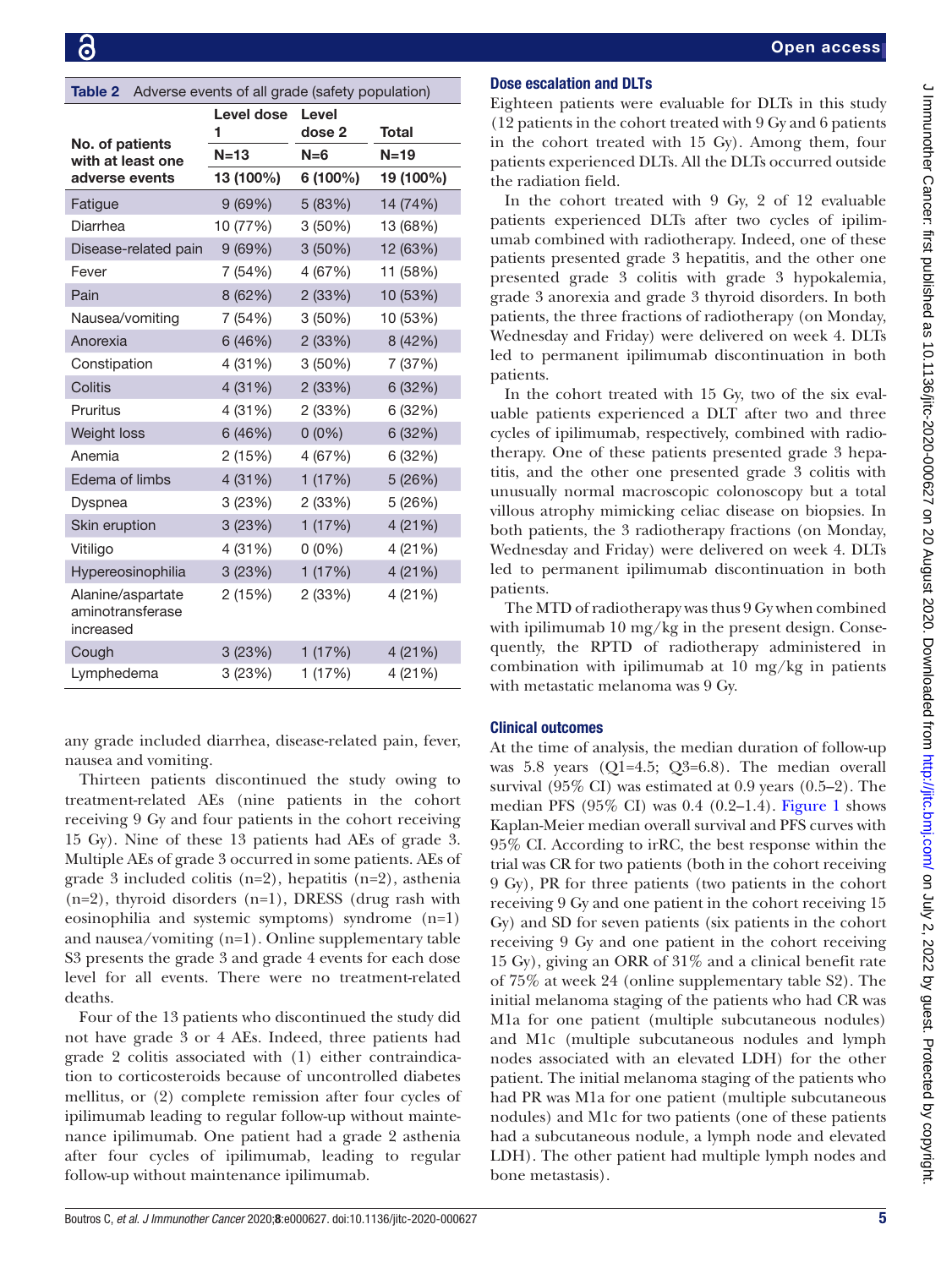



<span id="page-5-0"></span>progression-free survival (B) curves with 95% CI.

No pseudoprogression was observed among the patients treated in this study, nor radiation-induced necrosis or edema. Of note, three patients were not evaluable for response because they progressed and died before the radiologic assessment scheduled in this study.

Treatments administered after the 'Mel Ipi Rx' study in patients with disease progression are summarized in [online supplementary figure S3.](https://dx.doi.org/10.1136/jitc-2020-000627)



<span id="page-5-1"></span>Figure 2 (A) Waterfall plot of patients according to the variation of tumor growth rate (ΔTGR) between reference (before treatment) and experimental period (on treatment). For each patient, specific ΔTGR of irradiated and non-irradiated lesions are represented. \*ΔTGR on treatment >0: lesions at the first evaluation are bigger than at baseline. ΔTGR of non-irradiated lesions was superior to the irradiated lesion. (B) Changes of the sum of diameters of the target lesions (irradiated and non-irradiated, respectively) at 3 months (in %) compared with the baseline.

#### Variation of tumor growth rate across lesions

TGR variation for irradiated and non-irradiated lesions before and after the treatment was evaluable for 12 patients ([figure](#page-5-1) 2). A total of 24 non-irradiated lesions with up to 5 lesions for one patient were evaluated for the REF and  $EXP-TCR_{non-irr}$  (median 2 (IQR 1–3) nonirradiated lesions by patient), and 13 irradiated lesions for the REF and  $EXP-TCR_{irr}$  (one patient had two irradiated lesions). Median reference and experimental period were 1.23 (IQR 0.90–1.65 and 2.96 (IQR 2.91–3.20) months, respectively. The sum of diameters of lesions at the three evaluation times (prebaseline, baseline, first evaluation) and corresponding TGR are presented in [table](#page-6-0) 3. The EXP-TGR (on treatment) was not correlated with the REF-TGR (before treatment) (Spearman's rho=0.11, p=0.73). Decrease of the TGR was  $-60.03\%$ of the tumor size/months (IQR  $-106.76$  to  $-14.14$ ) for irradiated lesions and −52.16 %/month (IQR –84.54 to –13.62) for non-irradiated lesions, although the difference was not significantly different (p=0.82). Response

ဥ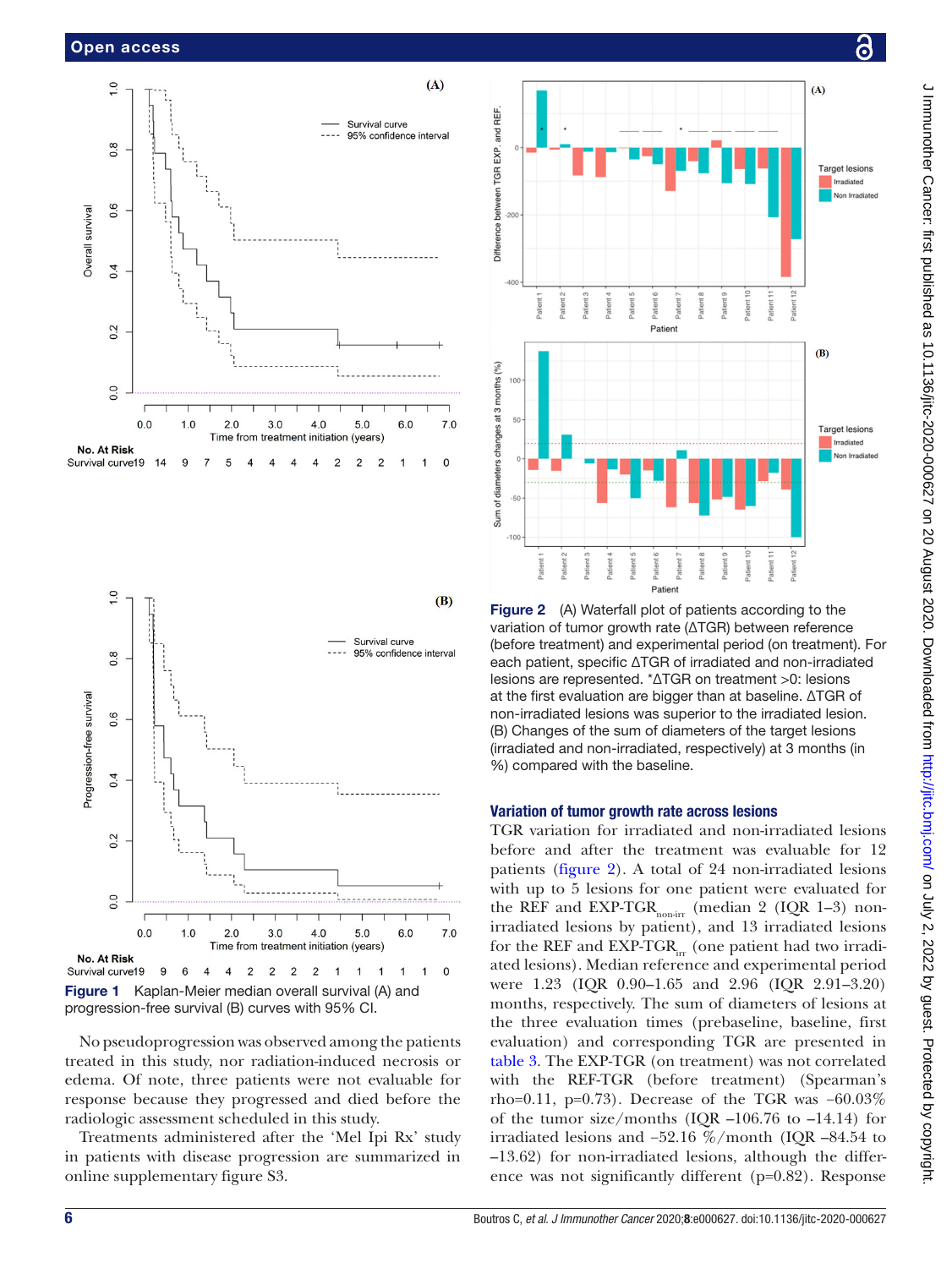|                                                        | <b>Overall</b>                 | <b>Irradiated lesions</b>         | <b>Non-irradiated lesions</b>      | Wilcoxon<br>p value |
|--------------------------------------------------------|--------------------------------|-----------------------------------|------------------------------------|---------------------|
| Patients (n)                                           | 12                             | 12                                | 12                                 |                     |
| Lesions (n) (sum)                                      | 37                             | 13                                | 24                                 |                     |
| Lesions (n) (median (IQR))                             | $3.00$ (2.00 to 4.00)          | 1.00 $(1.00 \text{ to } 1.00)$    | 2.00 (1.00 to 3.00)                | 0.008               |
| Sum of diameters prebaseline<br>(median (IQR))         | 95.17 (60.58)                  | 36.00 (24.75 to 48.50)            | 36.50 (15.25 to 101.50)            | 0.817               |
| Sum of diameters baseline<br>(median (IQR))            | 102.67 (60.70)                 | 34.00 (25.00 to 49.00)            | 53.00 (15.75 to 104.00)            | 0.583               |
| Sum of diameters at first<br>evaluation (median (IQR)) | 77.08 (60.42)                  | 20.50 (14.75 to 35.75)            | 35.50 (13.25 to 66.50)             | 0.436               |
| REF.period (median (IQR))                              | 1.23 $(0.90 \text{ to } 1.65)$ | 1.23 (0.90 to 1.65)               | 1.23 $(0.90 \text{ to } 1.65)$     | 1.000               |
| EXP.period (median (IQR))                              | 2.97 (2.91 to 3.20)            | 2.97 (2.91 to 3.20)               | 2.97 (2.91 to 3.20)                | 1.000               |
| REF-TGR (median (IQR))                                 | 35.40 (79.01)                  | 6.47 $(-8.78 \text{ to } 43.15)$  | 20.17 (2.62 to 62.98)              | 0.271               |
| EXP-TGR (median (IQR))                                 | $-26.32(30.03)$                | $-34.32$ ( $-57.97$ to $-13.91$ ) | $-22.44$ ( $-51.61$ to $-2.01$ )   | 0.603               |
| TGR.diff (median (IQR))                                | $-61.72(91.73)$                | $-52.16$ ( $-84.54$ to $-13.62$ ) | $-60.03$ ( $-106.76$ to $-14.14$ ) | 0.817               |

REF-TGR corresponds to TGR before the start of the treatment. EXP-TGR corresponds to TGR between the start of the treatment and the first evaluation (at 3 months).

of non-irradiated lesions seemed more representative of patient outcomes (vs irradiated lesion):  $EXP-TCR_{\text{non-irr}}$ was significantly higher in patients with PD. Although the number of patients was too low for statistical test, p values are shown for information in [table](#page-6-1) 4, [figure](#page-5-1) 2 and [online](https://dx.doi.org/10.1136/jitc-2020-000627) [supplementary figure S4.](https://dx.doi.org/10.1136/jitc-2020-000627)

<span id="page-6-0"></span>Table 3 Characteristics of lesions evaluated for tumor growth rate (TGR)

#### Immune analyses

We analyzed immune parameters in the blood that have been previously described to be changed during ipilimumab treatment to determine if radiotherapy could modify ipilimumab pharmacodynamics.<sup>19</sup> <sup>20</sup> For CD4+ T cell counts and as expected, ipilimumab alone (W4) could favor accumulation of TEM, Treg and ICOS+CD4+ T cells. Interestingly, at W6 (after ipilimumab+radiotherapy), only TEM and ICOS+CD4+ T cells remained significantly increased, suggesting that combination favored accumulation of activated memory CD4+ T cells rather than Treg cells. For CD8+ T cell counts, no accumulation could be observed at W4, while augmentation of TCM and TEMRA could be depicted between W4 and W6, suggesting that adjunction of radiotherapy to ipilimumab was more prone to boost these CD8+ T populations [\(online supplementary figure S2](https://dx.doi.org/10.1136/jitc-2020-000627)). High fold change in CD8 from baseline to week 4 was significantly correlated with PFS (p=0.0223), but not significantly correlated with overall survival (p=0.2355) [\(online supplementary figure](https://dx.doi.org/10.1136/jitc-2020-000627)  [S5](https://dx.doi.org/10.1136/jitc-2020-000627)).

Innate immune cells and NLR (absolute neutrophils count (ANC) divided by the number of lymphocytes) or dNLR (ANC divided by (the number of white blood cells−ANC)) have been shown to have a prognostic role in patients treated with immunotherapy and even might represent a predictive biomarker of response. We took advantage of standard blood tests to determine if

<span id="page-6-1"></span>

| Univariate analysis of tumor growth rate (TGR)<br>Table 4 |                            |            |          |                               |            |                 |                               |            |            |
|-----------------------------------------------------------|----------------------------|------------|----------|-------------------------------|------------|-----------------|-------------------------------|------------|------------|
|                                                           | All lesions (n=37)         |            |          | Irradiated lesion (n=13)      |            |                 | Non-irradiated lesions (n=24) |            |            |
|                                                           | <b>Progressive disease</b> |            | Wilcoxon | <b>Progressive</b><br>disease |            | <b>Wilcoxon</b> | <b>Progressive</b><br>disease |            | Wilcoxon p |
|                                                           | No                         | <b>Yes</b> | p value  | No                            | <b>Yes</b> | p value         | <b>No</b>                     | <b>Yes</b> | value      |
| Sum of diameters prebaseline (mean)                       | 95.00                      | 95.50      | 0.93     | 40.25                         | 41.00      | 0.57            | 54.75                         | 54.50      | 1.00       |
| Sum of diameters baseline (mean)                          | 98.38                      | 111.25     | 0.93     | 41.13                         | 45.00      | 0.44            | 57.25                         | 66.25      | 1.00       |
| Sum of diameters at first evaluation<br>(mean)            | 60.00                      | 111.25     | 0.28     | 24.00                         | 31.25      | 0.27            | 36.00                         | 80.00      | 0.37       |
| REF-TGR (mean)                                            | 32.75                      | 40.69      | 0.37     | 46.04                         | 24.14      | 0.73            | 39.03                         | 71.28      | 0.55       |
| Exp-TGR (mean)                                            | $-39.37$                   | $-0.22$    | 0.073    | $-37.57$                      | $-29.39$   | 0.93            | $-45.76$                      | 46.82      | 0.016      |
| $\Delta TGR$ (mean)                                       | $-72.12$                   | $-40.91$   | 0.81     | $-83.61$                      | $-53.54$   | 0.93            | $-84.79$                      | $-24.46$   | 0.46       |
| --- - -                                                   | $\cdot$ $ -$               |            | $    -$  |                               |            |                 |                               |            |            |

TGR is evaluated in percentage per months. ΔTGR = (EXP-TGR) – (REF-TGR). A negative value corresponds to a slowdown of the tumor growth.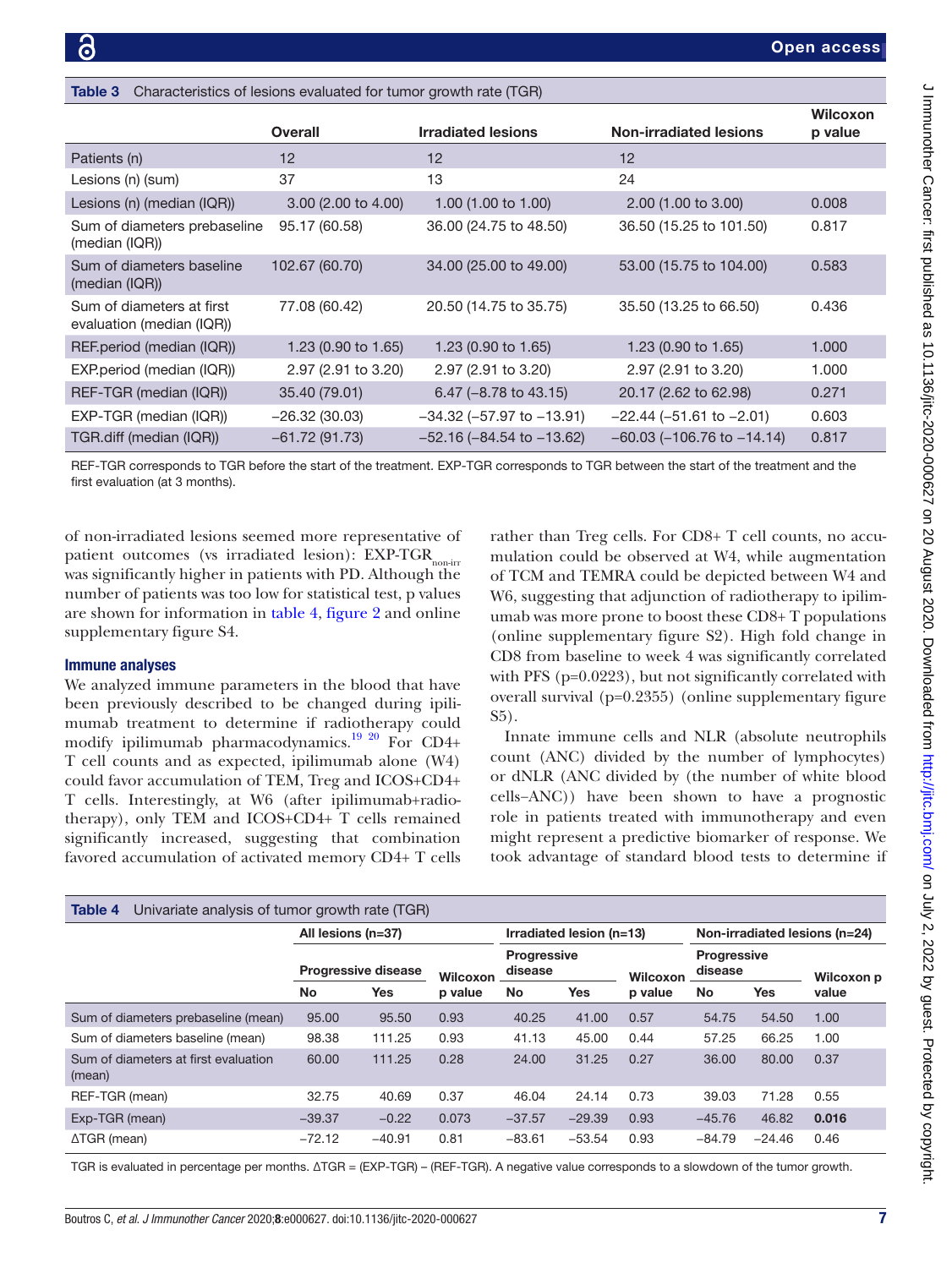neutrophils, monocytes, NLR or dNLR at baseline, W4 and W6 could correlate with the prognosis in our study. ANC or monocytes did not correlate with the prognosis of patients while absolute count of lymphocytes significantly increased at W6 compared with baseline in only patients with a clinical benefit (CR+PR+SD). Both NLR and dNLR were significantly lower at W6 only in patients with clinical benefit [\(online supplementary figure S6](https://dx.doi.org/10.1136/jitc-2020-000627)). Note that we did not found an association with the dose of radiotherapy (data not shown).

#### **DISCUSSION**

In this dose escalation phase 1 study, four patients experienced DLTs. All the DLTs occurred outside the radiation field. Therefore, it was difficult to assess the role of concurrent radiotherapy on the DLTs. The MTD of radiotherapy combined with ipilimumab at 10 mg/kg was 9 Gy. The RPTD of radiotherapy administered in combination with ipilimumab at 10 mg/kg in patients with metastatic melanoma was 9 Gy. A hypofractionated radiation regimen (higher doses per fraction) was used in this study. It is usually preferred for melanoma which displays low alpha/beta ratio. Our three fractions hypofractionated regimen is in line with the radiation standard in the metastatic setting. Moreover, it has been shown recently that radiation doses per session inferior to 10 Gy combine more favorably with immunotherapy through interferon type 1 induction. $^{21}$  Of note, our study is the only one that combines radiotherapy and high dose of ipilimumab 10 mg/kg.

The incidence of treatment-related AEs was high with this combination in our study but numerically similar to the incidence reported previously with ipilimumab monotherapy at 10 mg/kg. Grade 3 or 4 AEs occurred in 42% of patients in our study, whereas they occurred in 47%–55% of patients treated with ipilimumab monotherapy at 10  $mg/kg$ .<sup>2 22 23</sup> The overall AE spectrum of the combination in this study was consistent with previous findings with the drug's immune-based mechanism of action. The high rate of AEs might be partially attributed to the high dose of ipilimumab. The dose of 10 mg/kg was chosen based on data from the randomized phase 2 trial that compared various doses of ipilimumab in patients with advanced melanoma, showing the best results with 10 mg/kg. This dose is substantially higher than the approved dose of 3 mg/kg for the treatment of patients with advanced melanoma. However, a recent publication that evaluated 3 mg/kg vs 10 mg/kg demonstrates a higher efficacy of the  $10 \text{ mg/kg}$  dose, although more toxic.<sup>[24 25](#page-9-5)</sup> Toxicity was not observed specifically in the region that was irradiated, suggesting that the combination of ipilimumab to radiotherapy does not affect tolerance to each of those modalities for the range of doses and schedules evaluated in the present study.

Although the treatment landscape of advanced melanoma has changed with the implementation of pembrolizumab, nivolumab, ipilimumab plus nivolumab and

targeted therapies, this combination of ipilimumab plus radiotherapy may have a clinical utility in refractory patients or patients with unmet medical needs. This combination appeared to be associated with a higher antitumor activity compared with ipilimumab monotherapy, as illustrated by the high control rate of irradiated metastases and responses in non-irradiated metastases. This higher antitumor activity was observed despite the fact that the delivered doses of radiotherapy were low, suggesting synergetic activity of ipilimumab combined with radiotherapy. The ORR (31%) was numerically higher than the 11% response rate of ipilimumab monotherapy at 10 mg/kg reported in the phase 2, dose-ranging study in patients with pretreated advanced melanoma.<sup>[2](#page-8-1)</sup> The clinical benefit was also numerically higher (75%) than the 50% reported in the prospective clinical study combining radiotherapy with ipilimumab at 3 mg/kg.<sup>11</sup> Of note, the range of radiotherapy doses that we used 9 and 12 Gy total dose are not likely to induce a major tumor response in melanoma underscoring the fact that the response of both the non-irradiated and the irradiated lesions might reflect a favorable interaction between ipilimumab and radiotherapy. However, it is inherently difficult to compare efficacy of the combination therapy with ipilimumab monotherapy as the study design, number of patients included and patient demographics differ among studies. We evaluated the interest of the TGR to estimate the specific effect of the irradiation by assessing the evolution (growth rate) of the irradiated lesion compared with a group of non-irradiated target lesions for the same patient. While the number of patient was too low to be able to draw conclusion due to the lack of power, it was interesting to see that the variation of TGR of non-irradiated lesions after treatment could be more important than for irradiated lesion  $(\Delta TGR_{\text{non-irr}}$  deeper than  $\Delta TGR_{irr}$ ), despite the direct additive effect of radiotherapy. This may be related to the synergistic effect of radiation and immunotherapy on non-irradiated lesions (abscopal effect), although it could also be related to a transitory edema-related increase size of the irradiated lesion following stereotactic radiotherapy which could have reduce the  $\Delta TGR_{\text{irr}}^2$ .  $^{26\,27}$ 

Ipilimumab combined to radiotherapy was able to clearly increase CD4+ and CD8+ICOS+ T cells. These results are aligned with previous studies where ICOS induction on CD4+ T cells during the course of ipilimumab treatment has been proposed as a biomarker of ipilimumab efficacy in patients with cancer.<sup>28-30</sup> Moreover, a statistically significant association was reported between a high fold change in CD8 from baseline to week 4 and PFS, and a positive trend in terms of overall survival was reported in patients with a high fold change in CD8 from baseline to week 6.

Systemic inflammatory status has been closely correlated with worse prognosis; NLR and dNLR are known prognostic factors in patients with cancer. The dNLR might be more relevant since it includes monocytes and other granulocyte subpopulations. High dNLR has been associated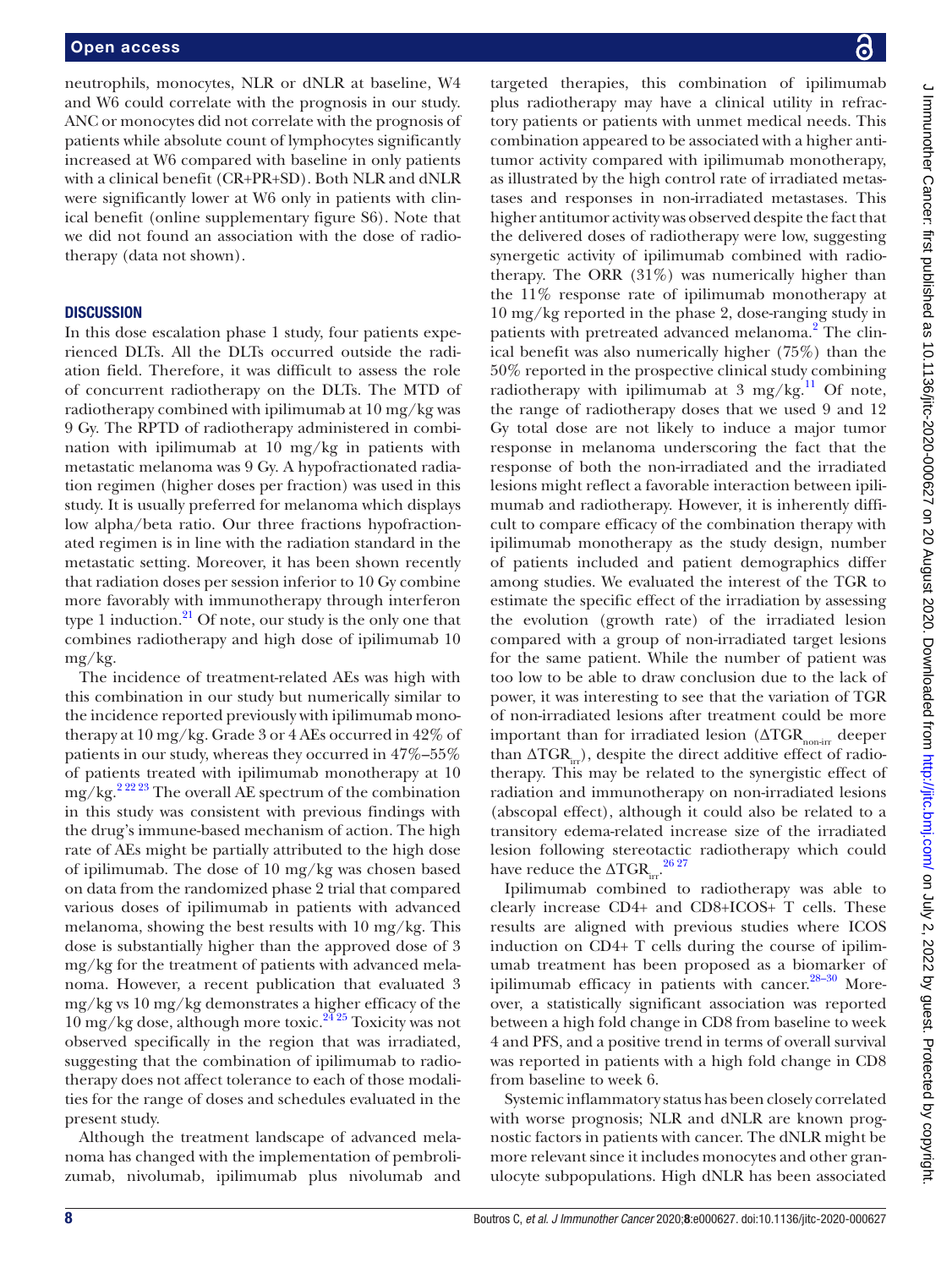with shorter survival in patients with several tumor types, including melanoma. In melanoma, dNLR of 3 or greater had an independent negative effect on survival in patients treated with ipilimumab. $30\frac{31}{1}$  In our study, it seems that adjunction of radiotherapy to ipilimumab enhanced the decrease of dNLR as well as NLR only in responding patients. Thus, normalization of the inflammatory status of patients might be an important feature to achieve clinical response when treated with ipilimumab.

These complementary analyses regarding immune parameters are of interest but have limitations due to the low number of patients and should be confirmed in larger cohort in the future since no multivariate analysis could be performed.

## **CONCLUSIONS**

Our data suggest that a subset of patients may benefit from combination therapy and that immune response biomarkers may be useful for early evaluation of response to therapy. These results are aligned with recent data reported in metastatic non-small-cell lung cancer, where radiotherapy combined with CTLA-4 blockade induced systemic antitumor T cells, with significant ORR  $(18\%)$  and disease control  $(31\%)$ , suggesting abscopal response.[32](#page-9-9) These results highlight the importance of continued clinical investigations to assess the response of radiotherapy combined with immunotherapy and also pave the way for non-ablative radiotherapy doses in combination with immunotherapy.

#### Author affiliations

<sup>1</sup>Dermatology Unit, Outpatient Clinic, Department of Medicine, Gustave Roussy Cancer Campus, Villejuif, France

<sup>2</sup>Laboratoire d'immunomonitoring En Oncologie, University Paris-Saclay, Faculty of Pharmacy, Gustave Roussy Cancer Campus, Villejuif, France

<sup>3</sup>Biostatistic and Epidemiology Unit, Gustave Roussy Cancer Campus, Villejuif, France

4 Dermatology Unit, Department of Medicine, Gustave Roussy Cancer Campus, Villejuif, UK

5 Department of Radiation Oncology, Gustave Roussy Cancer Campus, Villejuif, France

<sup>6</sup>DITEP, University Paris-Saclay, Faculty of Medicine, Gustave Roussy Cancer Campus, Villejuif, France

<sup>7</sup>Outpatient Clinic, Department of Medicine, Gustave Roussy Cancer Campus, Villejuif, France

<sup>8</sup>Department of Radiology, Gustave Roussy Cancer Campus, Villejuif, France <sup>9</sup>Radiation Oncology, Polyclinic San Matteo Pavia Fondazione IRCCS, Pavia, Italy <sup>10</sup>DITEP, INSERM Unit U981, University Paris-Saclay, Faculty of Medicine, Gustave Roussy Cancer Campus, Villejuif, France

<sup>11</sup>Dermatology Unit, Department of Medicine, University Paris-Saclay, Faculty of Medicine, INSERM Unit U981, Gustave Roussy Cancer Campus, Villejuif, France <sup>12</sup>Department of Radiation Oncology, Radiomics Team, Molecular Radiotherapy INSERM U1030, University Paris-Saclay, Faculty of Medicine, Gustave Roussy Cancer Campus, Villejuif, France

Contributors CR, ED and CB designed the study, contributed to the data analysis and interpretation, and wrote, edited and reviewed the manuscript. NC-G and LC designed and performed immune analysis, and analyzed the data. SR, CB, EL, AL and DS collected and analyzed the clinical data. ED, RS and AL designed and performed tumor growth rate analysis. All authors read and approved the final manuscript.

Funding This study was funded by Gustave Roussy Cancer Campus, SIRIC SOCRATE (INCa DGOS INSERM 6043), SIRIC SOCRATE 2.0 (INCa-DGOS-INSERM\_12551).

Competing interests CB has acted as a board advisor for BMS, has been a speaker for Merck and has received travel fees from Amgen and Pfizer. NC-G has received research grants from Cytune Pharma, GSK and Sanofi. She has acted as a board advisor for AstraZeneca and has been a speaker for Sanofi and AstraZeneca. CM has acted as consultant of BMS and Merck. ER has acted as a consultant for BMS, Novartis and Roche, and has received travel fees from BMS and Novartis. RS has received travel fees from AstraZeneca. CM has acted as a consultant from Amgen, Astellas, Astra Zeneca, Bayer, BeiGene, BMS, Celgene, Debiopharm, Genentech, Ipsen, Janssen, Lilly, MedImmune, MSD, Novartis, Pfizer, Roche, Sanofi and Orion. He is the principal or subinvestigator of clinical trials for Abbvie, Aduro, Agios, Amgen, Argen-x, Astex, AstraZeneca, Aveopharmaceuticals, Bayer, Beigene, Blueprint, BMS, BoeringerIngelheim, Celgene, Chugai, Clovis, DaiichiSankyo, Debiopharm, Eisai, Eos, Exelixis, Forma, Gamamabs, Genentech, Gortec, GSK, H3 biomedecine, Incyte, InnatePharma, Janssen, Kura Oncology, Kyowa, Lilly, Loxo, Lysarc, LytixBiopharma, Medimmune, Menarini, Merus, MSD, Nanobiotix, NektarTherapeutics, Novartis, Octimet, Oncoethix, OncopeptidesAB, Orion, Pfizer, Pharmamar, Pierre Fabre, Roche, Sanofi, Servier, Sierra Oncology, Taiho, Takeda, Tesaro and Xencor. J-CS has received consultancy fees from AstraZeneca, Astex, Clovis, GSK, GamaMabs, Lilly, MSD, Mission Therapeutics, Merus, Pfizer, PharmaMar, Pierre Fabre, Roche/Genentech, Sanofi, Servier, Symphogen and Takeda. He has been a full-time employee of MedImmune since September 2017. He is a shareholder of AstraZeneca and Gritstone. CR has acted as a consultant of Amgen, BMS, GSK, Merck, Novartis and Roche. ED has received research grants from Roche, Servier, AstraZeneca, Merck Serono, BMS, MSD, Amgen, Accuray and Boerhinger. He has received personal fees from Roche, AstraZeneca, Merck Serono, Amgen, Accuray and Boerhinger.

Patient consent for publication Not required.

Ethics approval The protocol was approved by the relevant institutional review board.

Provenance and peer review Not commissioned; externally peer reviewed.

Data availability statement Data are available in a public, open access repository. All data relevant to the study are included in the article or uploaded as supplementary information. The data generated by our present research may be made openly and publicly available upon publication of our article. Where it is not possible or viable to make data openly available (due to confidentiality or sensitivity issues), they should be shared through a controlled access repository.

**Open access** This is an open access article distributed in accordance with the Creative Commons Attribution Non Commercial (CC BY-NC 4.0) license, which permits others to distribute, remix, adapt, build upon this work non-commercially, and license their derivative works on different terms, provided the original work is properly cited, appropriate credit is given, any changes made indicated, and the use is non-commercial. See <http://creativecommons.org/licenses/by-nc/4.0/>.

#### ORCID iDs

Celine Boutros <http://orcid.org/0000-0001-5659-8791> Andrea Lancia<http://orcid.org/0000-0001-6106-7725>

#### REFERENCES

- <span id="page-8-0"></span>1 Mellman I, Coukos G, Dranoff G. Cancer immunotherapy comes of age. *[Nature](http://dx.doi.org/10.1038/nature10673)* 2011;480:480–9.
- <span id="page-8-1"></span>2 Wolchok JD, Neyns B, Linette G, *et al*. Ipilimumab monotherapy in patients with pretreated advanced melanoma: a randomised, doubleblind, multicentre, phase 2, dose-ranging study. *[Lancet Oncol](http://dx.doi.org/10.1016/S1470-2045(09)70334-1)* 2010;11:155–64.
- <span id="page-8-2"></span>3 Hodi FS, O'Day SJ, McDermott DF, *et al*. Improved survival with ipilimumab in patients with metastatic melanoma. *[N Engl J Med](http://dx.doi.org/10.1056/NEJMoa1003466)* 2010;363:711–23.
- <span id="page-8-3"></span>4 Demaria S, Golden EB, Formenti SC. Role of local radiation therapy in cancer immunotherapy. *[JAMA Oncol](http://dx.doi.org/10.1001/jamaoncol.2015.2756)* 2015;1:1325–32.
- 5 Levy A, Chargari C, Marabelle A, *et al*. Can immunostimulatory agents enhance the abscopal effect of radiotherapy? *[Eur J Cancer](http://dx.doi.org/10.1016/j.ejca.2016.03.067)* 2016;62:36–45.
- 6 Weichselbaum RR, Liang H, Deng L, *et al*. Radiotherapy and immunotherapy: a beneficial liaison? *[Nat Rev Clin Oncol](http://dx.doi.org/10.1038/nrclinonc.2016.211)* 2017;14:365–79.
- <span id="page-8-4"></span>7 Twyman-Saint Victor C, Rech AJ, Maity A, *et al*. Radiation and dual checkpoint blockade activate non-redundant immune mechanisms in cancer. *[Nature](http://dx.doi.org/10.1038/nature14292)* 2015;520:373–7.